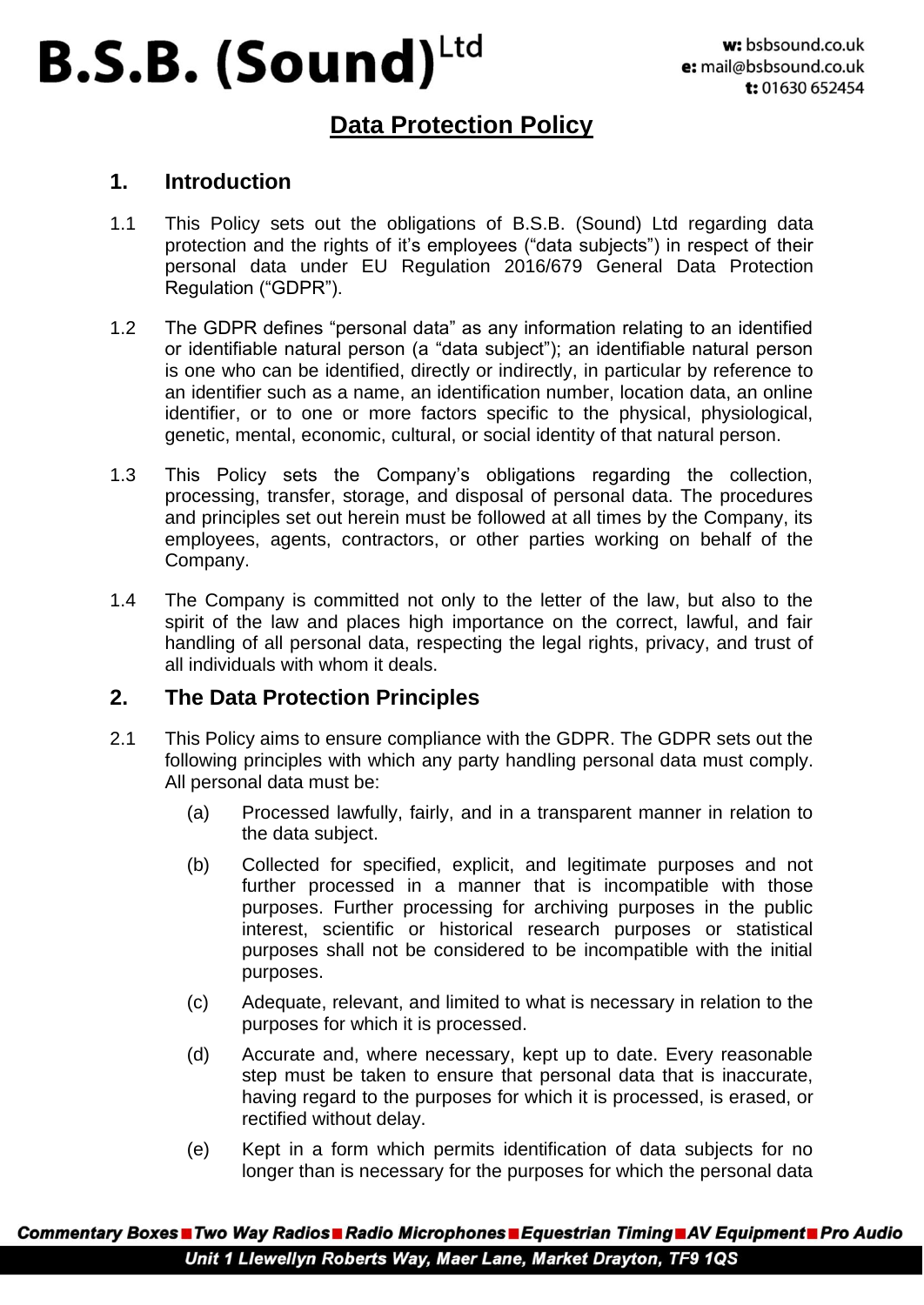is processed. Personal data may be stored for longer periods insofar as the personal data will be processed solely for archiving purposes in the public interest, scientific or historical research purposes, or statistical purposes, subject to implementation of the appropriate technical and organisational measures required by the GDPR in order to safeguard the rights and freedoms of the data subject.

(f) Processed in a manner that ensures appropriate security of the personal data, including protection against unauthorised or unlawful processing and against accidental loss, destruction, or damage, using appropriate technical or organisational measures.

### **3. The Rights of Data Subjects**

- 3.1 The GDPR sets out the following rights applicable to data subjects (please refer to the parts of this policy indicated for further details):
	- (a) The right to be informed (Part 12).
	- (b) The right of access (Part 13);
	- (c) The right to rectification (Part 14);
	- (d) The right to erasure (also known as the 'right to be forgotten') (Part 15);
	- (e) The right to restrict processing (Part 16);
	- (f) The right to data portability (Part 17);
	- (g) The right to object (Part 18); and
	- (h) Rights with respect to automated decision-making and profiling (Parts 19 and 20).

### **4. Lawful, Fair, and Transparent Data Processing**

- 4.1 The GDPR seeks to ensure that personal data is processed lawfully, fairly, and transparently, without adversely affecting the rights of the data subject. The GDPR states that processing of personal data shall be lawful if at least one of the following applies:
	- (a) The data subject has given consent to the processing of their personal data for one or more specific purposes;
	- (b) The processing is necessary for the performance of a contract to which the data subject is a party, or in order to take steps at the request of the data subject prior to entering into a contract with them;
	- (c) The processing is necessary for compliance with a legal obligation to which the data controller is subject;
	- (d) The processing is necessary to protect the vital interests of the data subject or of another natural person;
	- (e) The processing is necessary for the performance of a task carried out in the public interest or in the exercise of official authority vested in the data controller; or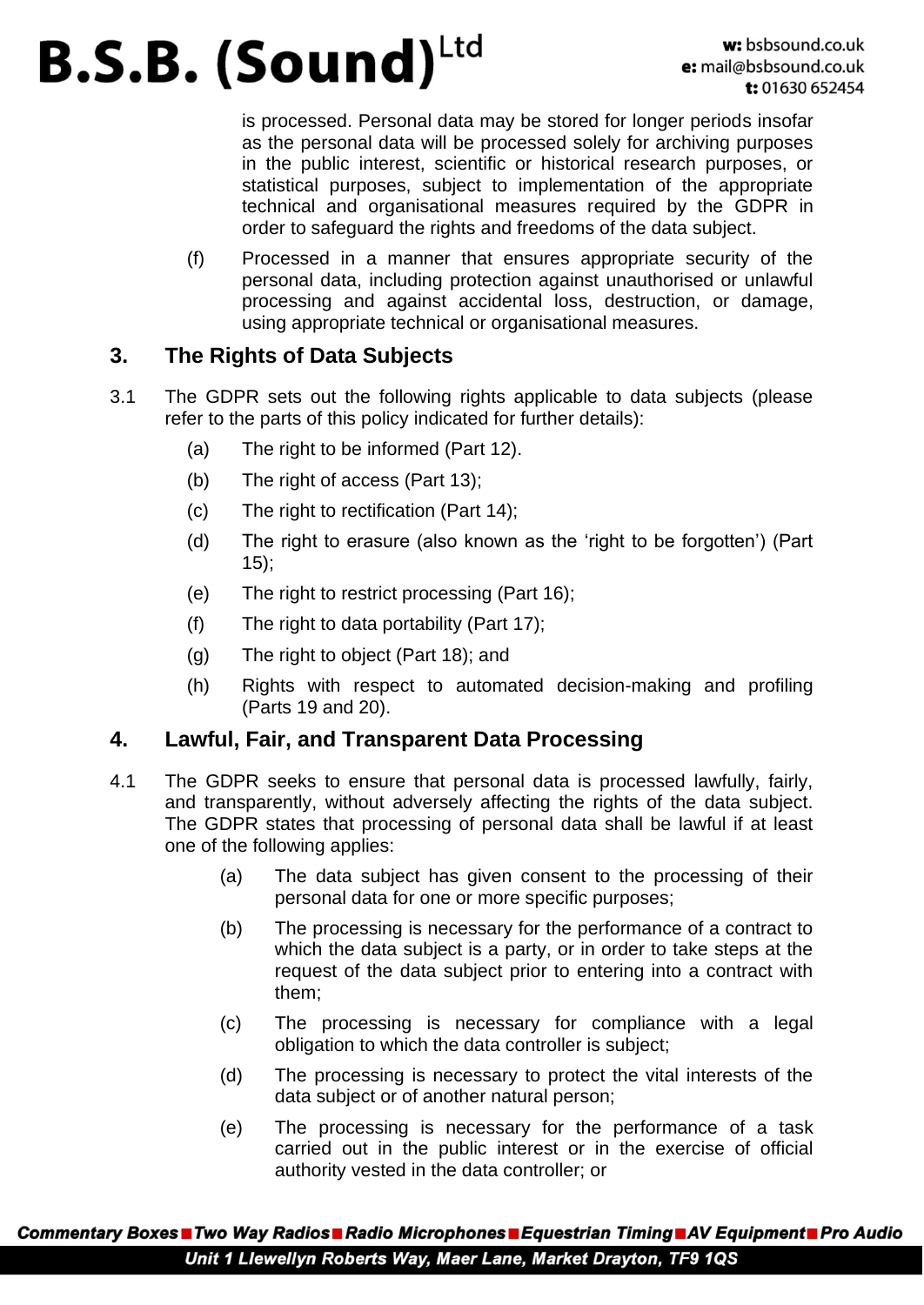- (f) The processing is necessary for the purposes of the legitimate interests pursued by the data controller or by a third party, except where such interests are overridden by the fundamental rights and freedoms of the data subject which require protection of personal data, in particular where the data subject is a child.
- 4.2 If the personal data in question is "special category data" (also known as "sensitive personal data") (for example, data concerning the data subject's race, ethnicity, politics, religion, trade union membership, genetics, biometrics (if used for ID purposes), health, sex life, or sexual orientation), at least one of the following conditions must be met:
	- (a) The data subject has given their explicit consent to the processing of such data for one or more specified purposes (unless EU or EU Member State law prohibits them from doing so);
	- (b) The processing is necessary for the purpose of carrying out the obligations and exercising specific rights of the data controller or of the data subject in the field of employment, social security, and social protection law (insofar as it is authorised by EU or EU Member State law or a collective agreement pursuant to EU Member State law which provides for appropriate safeguards for the fundamental rights and interests of the data subject);
	- (c) The processing is necessary to protect the vital interests of the data subject or of another natural person where the data subject is physically or legally incapable of giving consent;
	- (d) The data controller is a foundation, association, or other nonprofit body with a political, philosophical, religious, or trade union aim, and the processing is carried out in the course of its legitimate activities, provided that the processing relates solely to the members or former members of that body or to persons who have regular contact with it in connection with its purposes and that the personal data is not disclosed outside the body without the consent of the data subjects;
	- (e) The processing relates to personal data which is clearly made public by the data subject;
	- (f) The processing is necessary for the conduct of legal claims or whenever courts are acting in their judicial capacity;
	- (g) The processing is necessary for substantial public interest reasons, on the basis of EU or EU Member State law which shall be proportionate to the aim pursued, shall respect the essence of the right to data protection, and shall provide for suitable and specific measures to safeguard the fundamental rights and interests of the data subject;
	- (h) The processing is necessary for the purposes of preventative or occupational medicine, for the assessment of the working capacity of an employee, for medical diagnosis, for the provision of health or social care or treatment, or the management of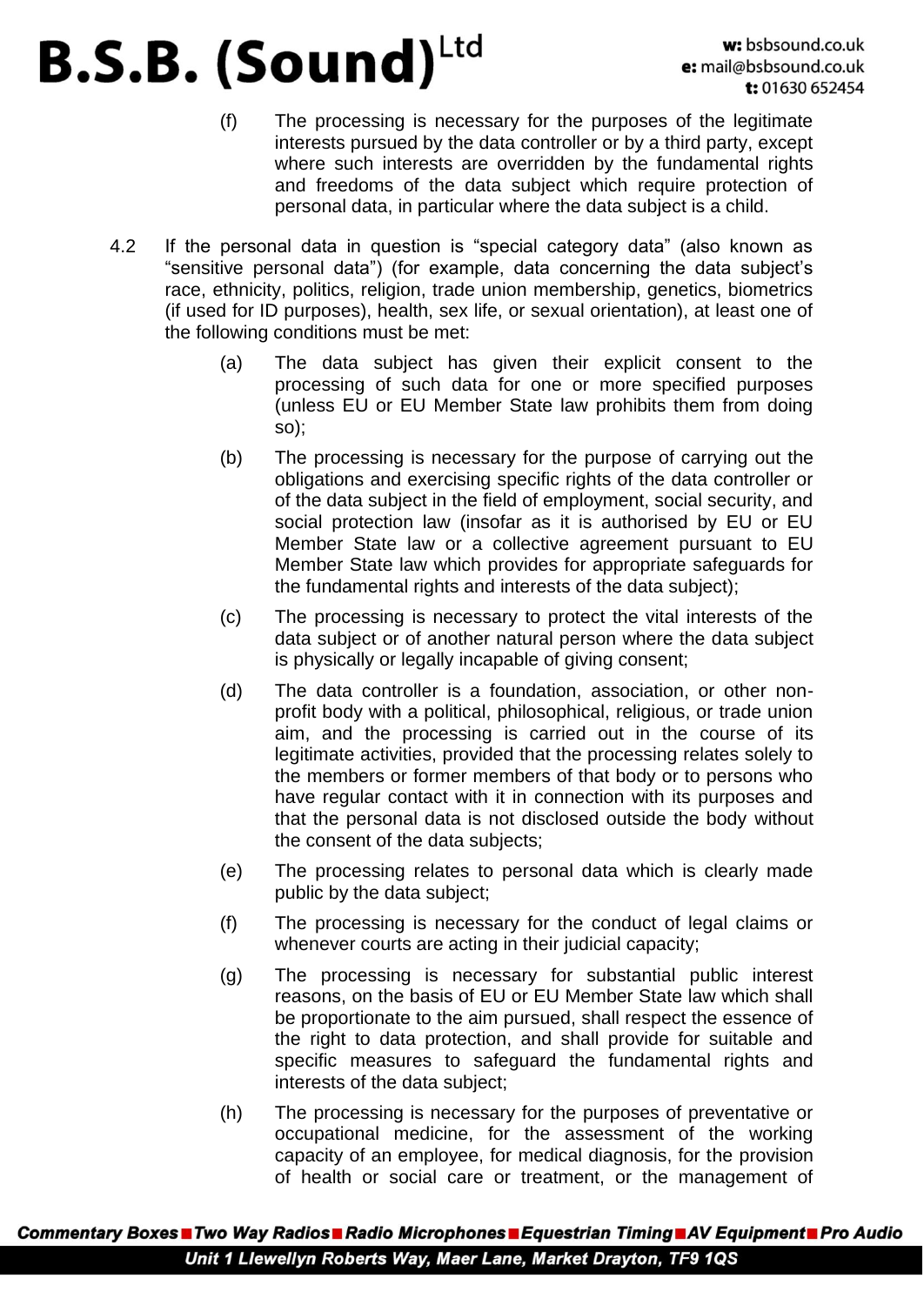health or social care systems or services on the basis of EU or EU Member State law or pursuant to a contract with a health professional, subject to the conditions and safeguards referred to in Article 9(3) of the GDPR;

- (i) The processing is necessary for public interest reasons in the area of public health, for example, protecting against serious cross-border threats to health or ensuring high standards of quality and safety of health care and of medicinal products or medical devices, on the basis of EU or EU Member State law which provides for suitable and specific measures to safeguard the rights and freedoms of the data subject (in particular, professional secrecy); or
- (j) The processing is necessary for archiving purposes in the public interest, scientific or historical research purposes, or statistical purposes in accordance with Article 89(1) of the GDPR based on EU or EU Member State law which shall be proportionate to the aim pursued, respect the essence of the right to data protection, and provide for suitable and specific measures to safeguard the fundamental rights and the interests of the data subject.

#### **5. Specified, Explicit, and Legitimate Purposes**

- 5.1 The Company collects and processes the personal data set out in Part 21 of this Policy. This includes:
	- (a) Personal data collected directly from data subjects
	- (b) Personal data obtained from third parties.
- 5.2 The Company only collects, processes, and holds personal data for the specific purposes set out in Part 21 of this Policy (or for other purposes expressly permitted by the GDPR).
- 5.3 Data subjects are kept informed at all times of the purpose or purposes for which the Company uses their personal data. Please refer to Part 12 for more information on keeping data subjects informed.

### **6. Adequate, Relevant, and Limited Data Processing**

6.1 The Company will only collect and process personal data for and to the extent necessary for the specific purpose or purposes of which data subjects have been informed (or will be informed) as under Part 5, above, and as set out in Part 21, below.

### **7. Accuracy of Data and Keeping Data Up-to-Date**

- 7.1 The Company shall ensure that all personal data collected, processed, and held by it is kept accurate and up-to-date. This includes, but is not limited to, the rectification of personal data at the request of a data subject, as set out in Part 14, below.
- 7.2 The accuracy of personal data shall be checked when it is collected and at 6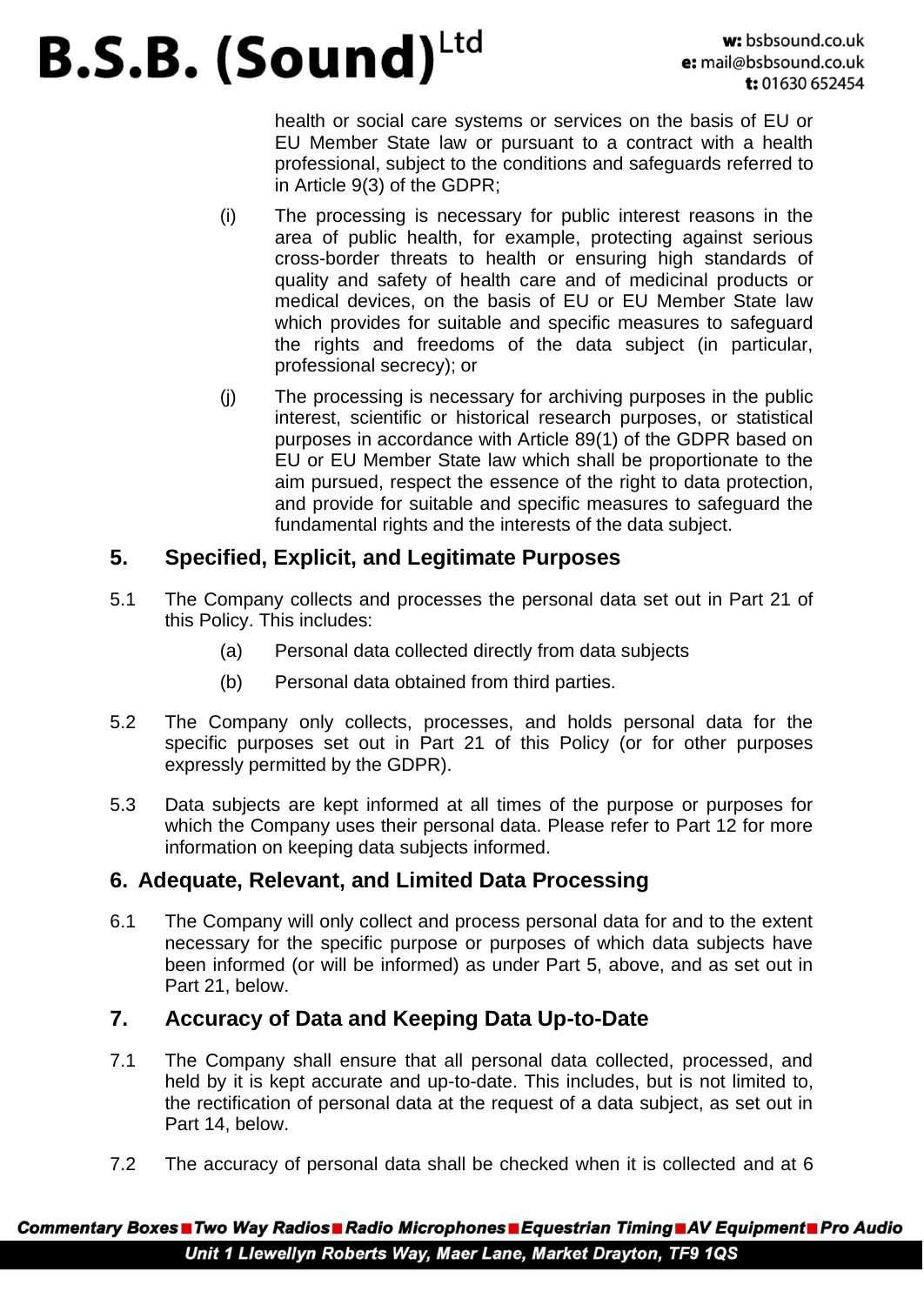monthly intervals thereafter. If any personal data is found to be inaccurate or out-of-date, all reasonable steps will be taken without delay to amend or erase that data, as appropriate.

#### **8. Data Retention**

- 8.1 The Company shall not keep personal data for any longer than is necessary in light of the purpose or purposes for which that personal data was originally collected, held, and processed.
- 8.2 When personal data is no longer required, all reasonable steps will be taken to erase or otherwise dispose of it without delay.
- 8.3 For full details of the Company's approach to data retention, including retention periods for specific personal data types held by the Company, please refer to our Data Retention Policy.

#### **9. Secure Processing**

The Company shall ensure that all personal data collected, held, and processed is kept secure and protected against unauthorised or unlawful processing and against accidental loss, destruction, or damage. Further details of the technical and organisational measures which shall be taken are provided in Parts 22 to 27 of this Policy.

#### **10. Accountability and Record-Keeping**

- 10.1 The Company's Data Protection Contact is Martin Bickley, Managing Director.
- 10.2 The Data Protection Contact shall be responsible for overseeing the implementation of this Policy and for monitoring compliance with this Policy, the Company's other data protection-related policies, and with the GDPR and other applicable data protection legislation.
- 10.3 The Company shall keep written internal records of all personal data collection, holding, and processing, which shall incorporate the following information:
- 10.4 The name and details of the Company, its Data Protection Contact, and any applicable third-party data processors;
- 10.5 The purposes for which the Company collects, holds, and processes personal data;
- 10.6 Details of the categories of personal data collected, held, and processed by the Company, and the categories of data subject to which that personal data relates;
- 10.7 Details of any transfers of personal data to non-EEA countries including all mechanisms and security safeguards;
- 10.8 Details of how long personal data will be retained by the Company (please refer to the Company's Data Retention Policy); and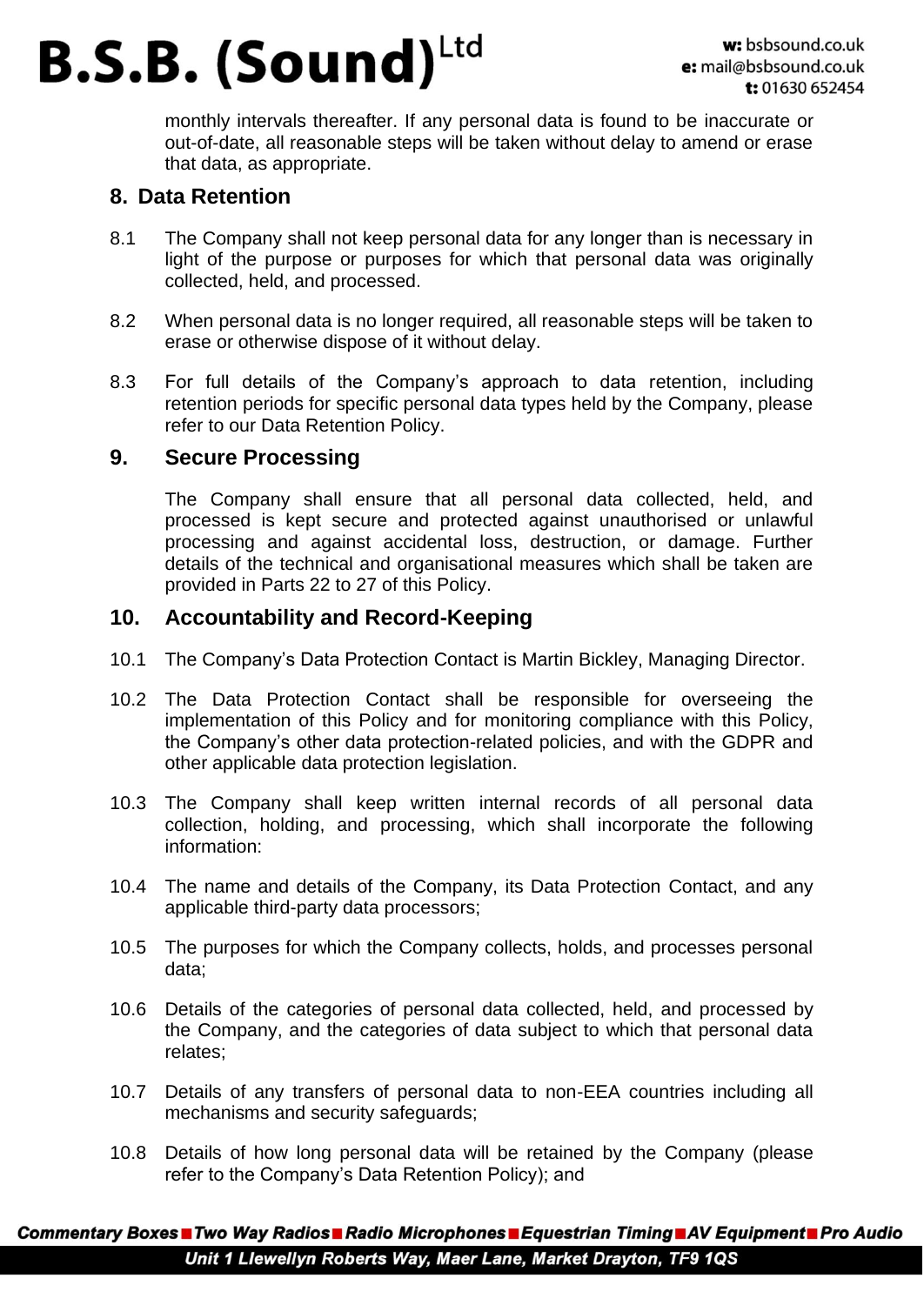10.9 Detailed descriptions of all technical and organisational measures taken by the Company to ensure the security of personal data.

### **11. Data Protection Impact Assessments**

- 11.1 The Company shall carry out Data Protection Impact Assessments for any and all new projects and/or new uses of personal data which involve the use of new technologies and the processing involved is likely to result in a high risk to the rights and freedoms of data subjects under the GDPR.
- 11.2 Data Protection Impact Assessments shall be overseen by the Data Protection Contact and shall address the following:
	- (a) The type(s) of personal data that will be collected, held, and processed;
	- (b) The purpose(s) for which personal data is to be used;
	- (c) The Company's objectives;
	- (d) How personal data is to be used;
	- (e) The parties (internal and/or external) who are to be consulted;
	- (f) The necessity and proportionality of the data processing with respect to the purpose(s) for which it is being processed;
	- (g) Risks posed to data subjects;
	- (h) Risks posed both within and to the Company; and
	- (i) Proposed measures to minimise and handle identified risks.

### **12. Keeping Data Subjects Informed**

- 12.1 The Company shall provide the information set out in Part 12.2 to every data subject:
	- (a) Where personal data is collected directly from data subjects, those data subjects will be informed of its purpose at the time of collection; and
	- (b) Where personal data is obtained from a third party, the relevant data subjects will be informed of its purpose:
	- (c) if the personal data is used to communicate with the data subject, when the first communication is made; or
	- (d) if the personal data is to be transferred to another party, before that transfer is made; or
	- (e) as soon as reasonably possible and in any event not more than one month after the personal data is obtained.
- 12.2 The following information shall be provided:
	- (a) Details of the Company including, but not limited to, the identity of its Data Protection Contact;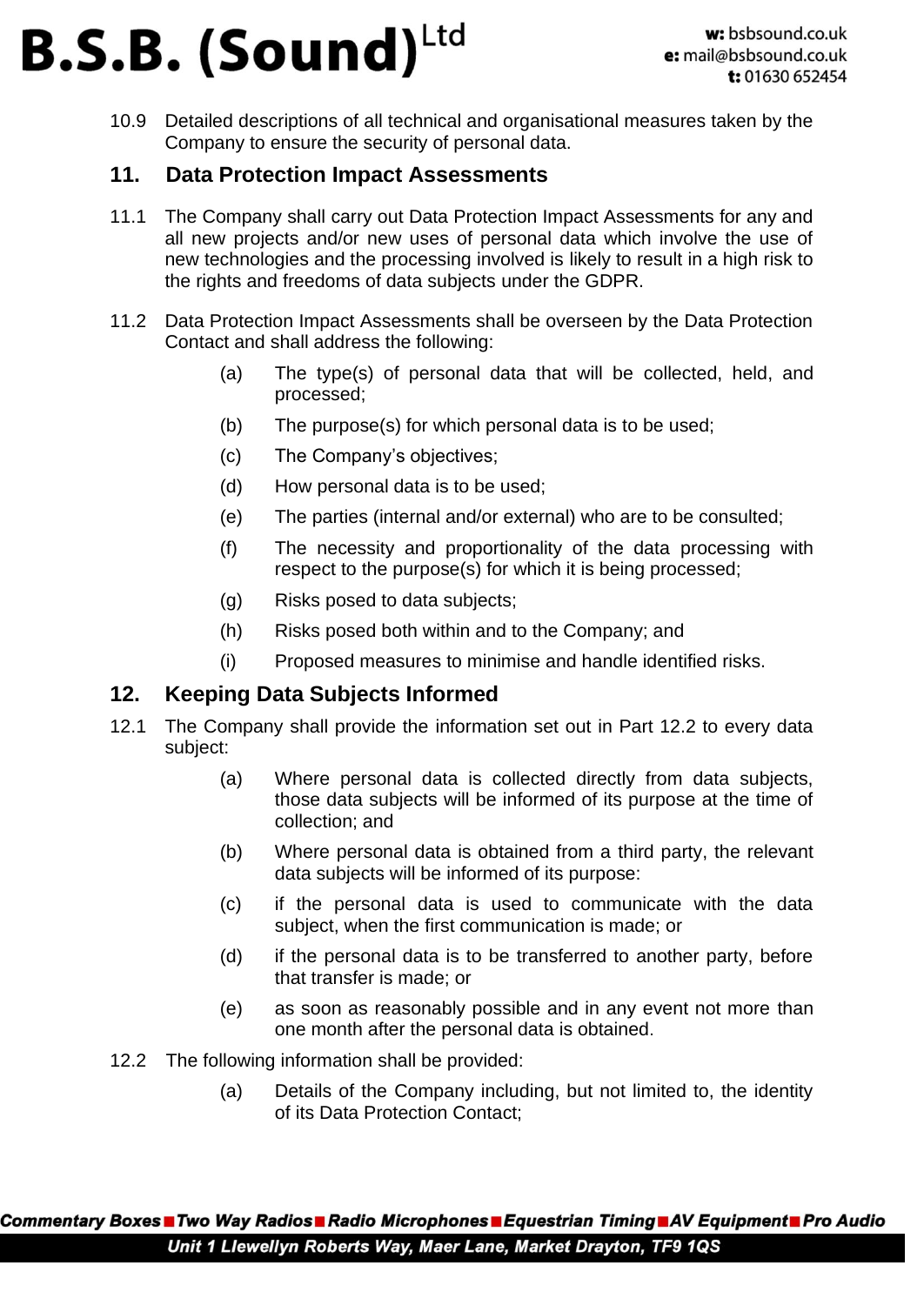- (b) The purpose(s) for which the personal data is being collected and will be processed (as detailed in Part 21 of this Policy) and the legal basis justifying that collection and processing;
- (c) Where applicable, the legitimate interests upon which the Company is justifying its collection and processing of the personal data;
- (d) Where the personal data is not obtained directly from the data subject, the categories of personal data collected and processed;
- (e) Where the personal data is to be transferred to one or more third parties, details of those parties;
- (f) Where the personal data is to be transferred to a third party that is located outside of the European Economic Area (the "EEA"), details of that transfer, including but not limited to the safeguards in place (see Part 28 of this Policy for further details);
- (g) Details of data retention;
- (h) Details of the data subject's rights under the GDPR;
- (i) Details of the data subject's right to withdraw their consent to the Company's processing of their personal data at any time;
- (j) Details of the data subject's right to complain to the Information Commissioner's Office (the "supervisory authority" under the GDPR);
- (k) Where applicable, details of any legal or contractual requirement or obligation necessitating the collection and processing of the personal data and details of any consequences of failing to provide it; and
- (l) Details of any automated decision-making or profiling that will take place using the personal data, including information on how decisions will be made, the significance of those decisions, and any consequences.

#### **13. Data Subject Access**

- 13.1 Data subjects may make subject access requests ("SARs") at any time to find out more about the personal data which the Company holds about them, what it is doing with that personal data, and why.
- 13.2 Employees wishing to make a SAR should do using a Subject Access Request Form, sending the form to the Company's Data Protection Contact, Martin Bickley MD at our HQ Address.
- 13.3 Responses to SARs shall normally be made within one month of receipt, however this may be extended by up to two months if the SAR is complex and/or numerous requests are made. If such additional time is required, the data subject shall be informed.
- 13.4 All SARs received shall be handled by the Company's Data Protection Contact.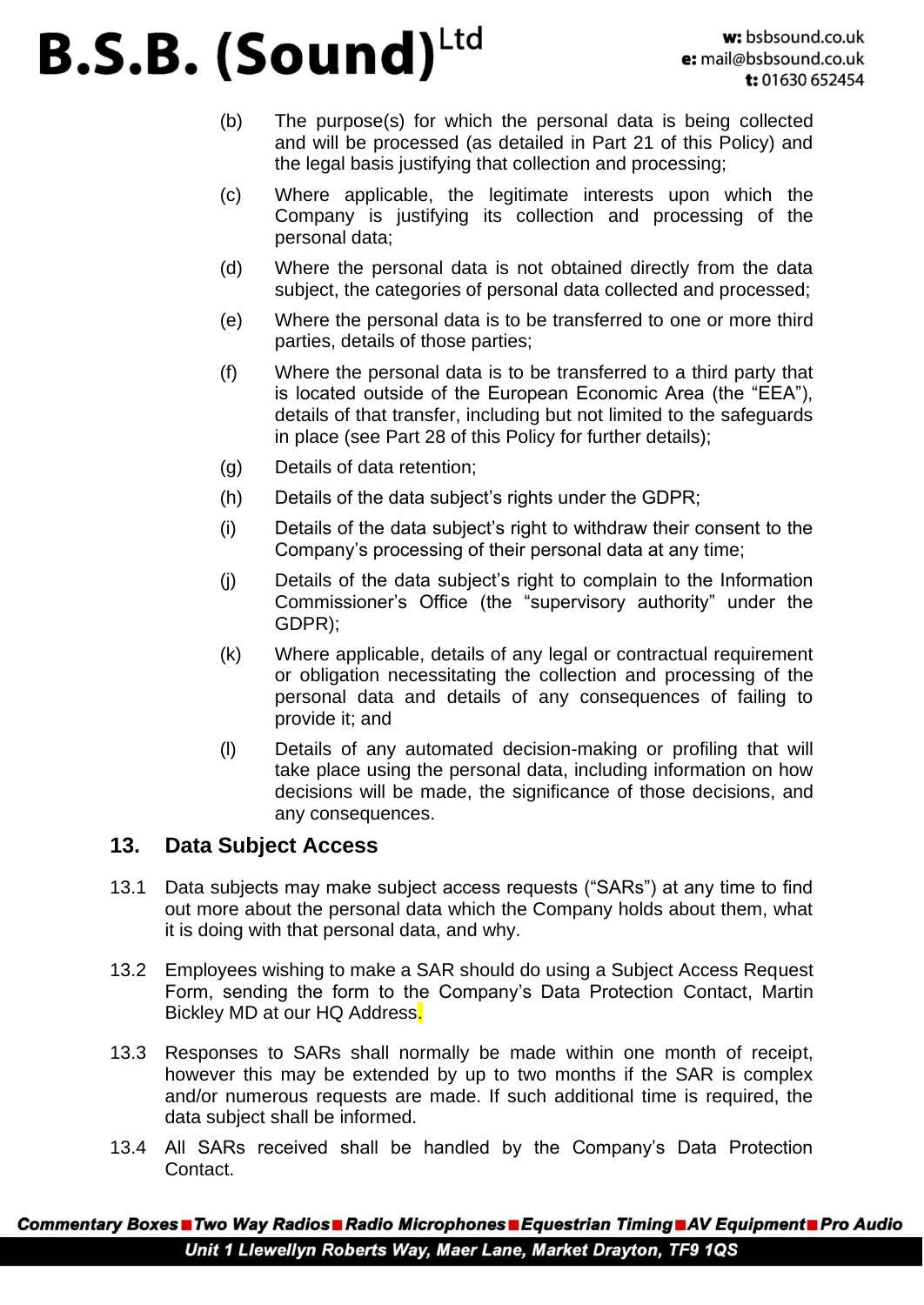13.5 The Company does not charge a fee for the handling of normal SARs. The Company reserves the right to charge reasonable fees for additional copies of information that has already been supplied to a data subject, and for requests that are manifestly unfounded or excessive, particularly where such requests are repetitive.

### **14. Rectification of Personal Data**

- 14.1 Data subjects have the right to require the Company to rectify any of their personal data that is inaccurate or incomplete.
- 14.2 The Company shall rectify the personal data in question, and inform the data subject of that rectification, within one month of the data subject informing the Company of the issue. The period can be extended by up to two months in the case of complex requests. If such additional time is required, the data subject shall be informed.
- 14.3 In the event that any affected personal data has been disclosed to third parties, those parties shall be informed of any rectification that must be made to that personal data.

#### **15. Erasure of Personal Data**

- 15.1 Data subjects have the right to request that the Company erases the personal data it holds about them in the following circumstances:
	- (a) It is no longer necessary for the Company to hold that personal data with respect to the purpose(s) for which it was originally collected or processed;
	- (b) The data subject wishes to withdraw their consent to the Company holding and processing their personal data;
	- (c) The data subject objects to the Company holding and processing their personal data (and there is no overriding legitimate interest to allow the Company to continue doing so) (see Part 18 of this Policy for further details concerning the right to object);
	- (d) The personal data has been processed unlawfully;
	- (e) The personal data needs to be erased in order for the Company to comply with a particular legal obligation
	- (f) The personal data is being held and processed for the purpose of providing information society services to a child.
- 15.2 Unless the Company has reasonable grounds to refuse to erase personal data, all requests for erasure shall be complied with, and the data subject informed of the erasure, within one month of receipt of the data subject's request. The period can be extended by up to two months in the case of complex requests. If such additional time is required, the data subject shall be informed.
- 15.3 In the event that any personal data that is to be erased in response to a data subject's request has been disclosed to third parties, those parties shall be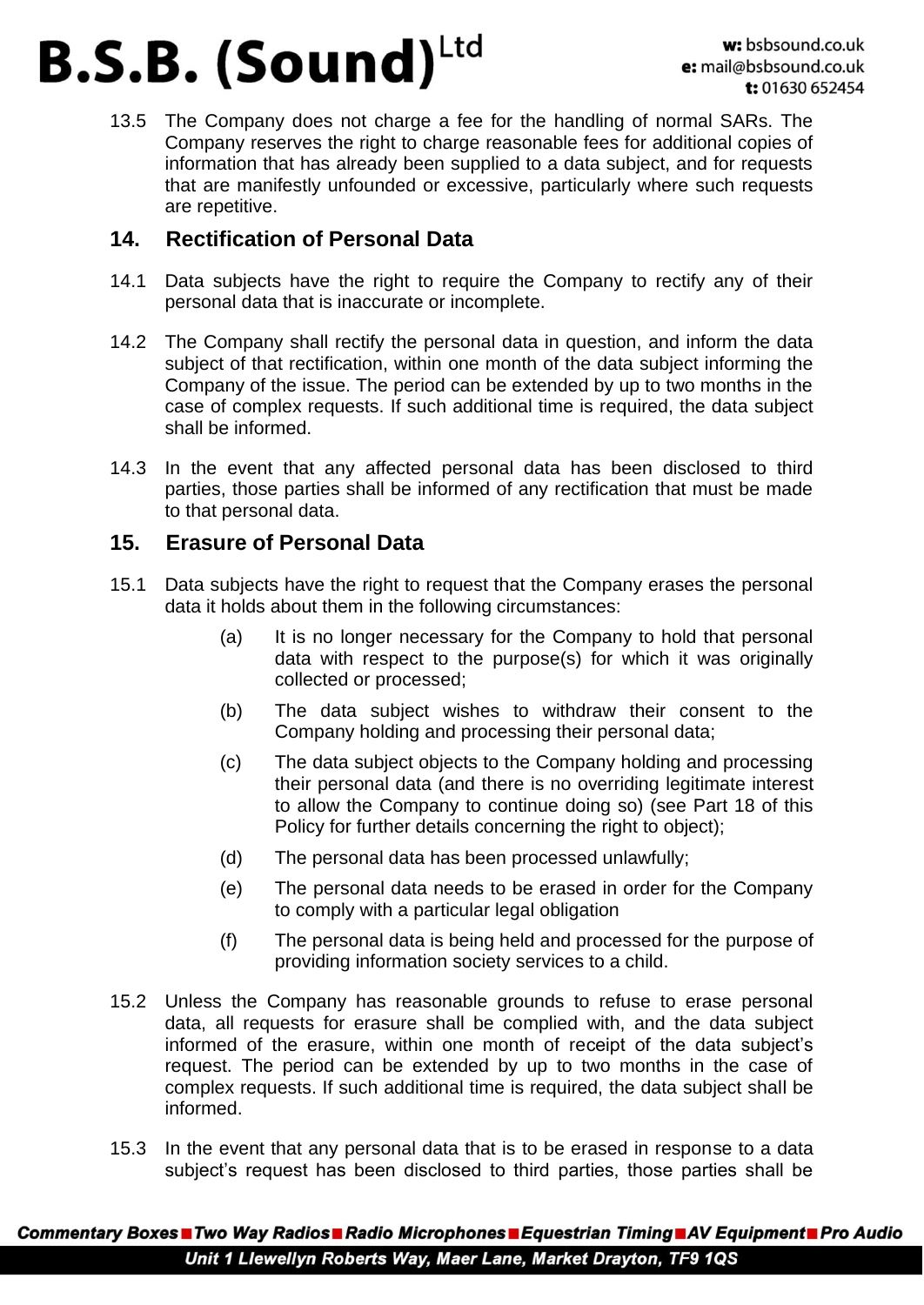informed of the erasure (unless it is impossible or would require disproportionate effort to do so).

#### **16. Restriction of Personal Data Processing**

- 16.1 Data subjects may request that the Company ceases processing the personal data it holds about them. If a data subject makes such a request, the Company shall retain only the amount of personal data concerning that data subject (if any) that is necessary to ensure that the personal data in question is not processed further.
- 16.2 In the event that any affected personal data has been disclosed to third parties, those parties shall be informed of the applicable restrictions on processing it (unless it is impossible or would require disproportionate effort to do so).

#### **17. Data Portability**

- 17.1 The Company processes personal data using automated means.
- 17.2 Where data subjects have given their consent to the Company to process their personal data in such a manner, or the processing is otherwise required for the performance of a contract between the Company and the data subject, data subjects have the right, under the GDPR, to receive a copy of their personal data and to use it for other purposes (namely transmitting it to other data controllers).
- 17.3 To facilitate the right of data portability, the Company shall make available all applicable personal data to data subjects in the following formats:

(a) Digital and Post;.

- 17.4 Where technically feasible, if requested by a data subject, personal data shall be sent directly to the required data controller.
- 17.5 All requests for copies of personal data shall be complied with within one month of the data subject's request. The period can be extended by up to two months in the case of complex or numerous requests. If such additional time is required, the data subject shall be informed.

#### **18. Objections to Personal Data Processing**

- 18.1 Data subjects have the right to object to the Company processing their personal data based on legitimate interests, direct marketing (including profiling), and processing for scientific and/or historical research and statistics purposes.
- 18.2 Where a data subject objects to the Company processing their personal data based on its legitimate interests, the Company shall cease such processing immediately, unless it can be demonstrated that the Company's legitimate grounds for such processing override the data subject's interests, rights, and freedoms, or that the processing is necessary for the conduct of legal claims.
- 18.3 Where a data subject objects to the Company processing their personal data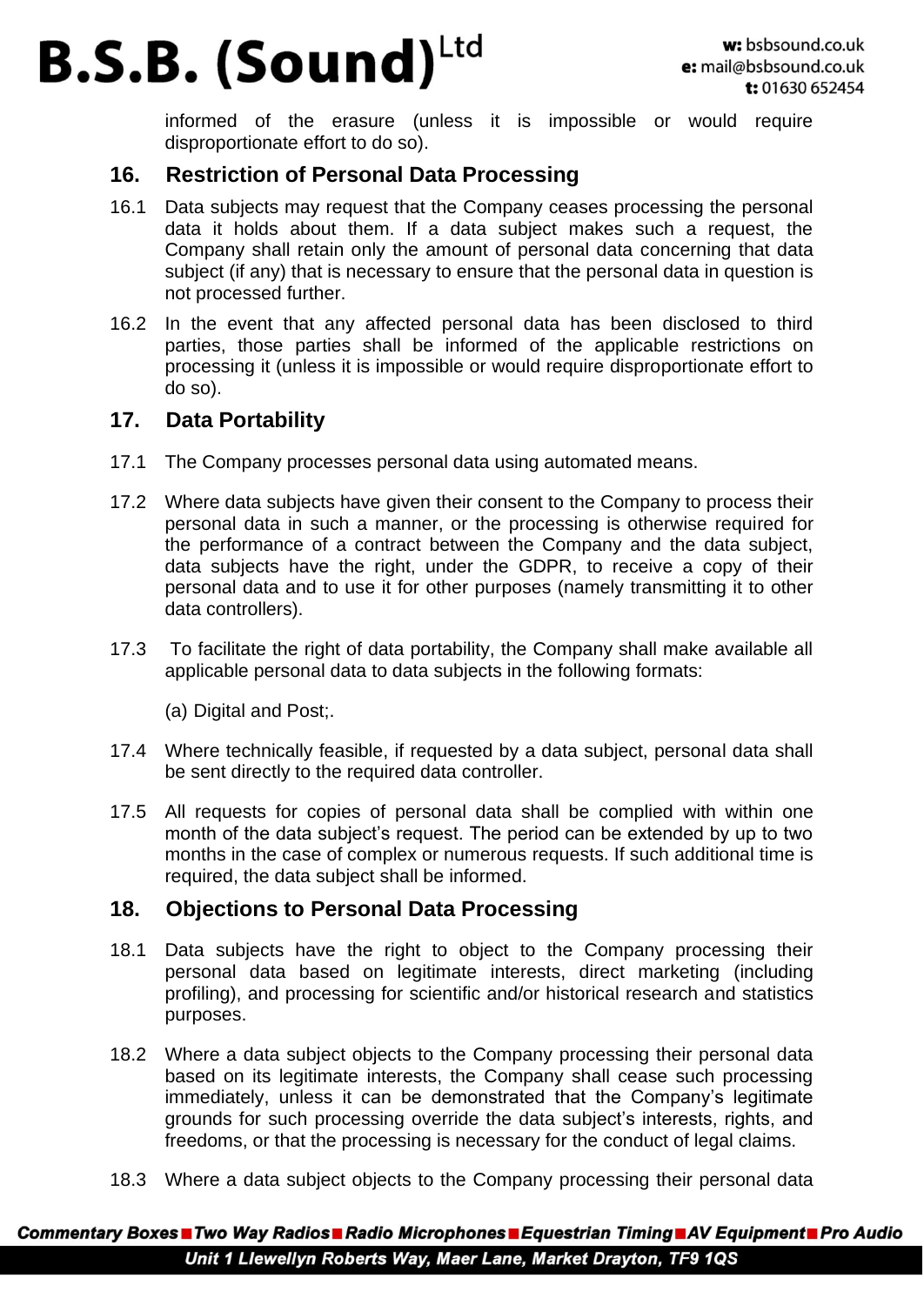for direct marketing purposes, the Company shall cease such processing immediately.

#### **19. Automated Decision-Making**

The Company does not use personal data in automated decision-making processes

### **20. Personal Data Collected, Held, and Processed**

20.1 The following personal data is collected, held, and processed by the Company (for details of data retention, please refer to the Company's Data Retention Policy):

| <b>Type of Data</b>                                                                                                                    | <b>Purpose of Data</b>                                                         |
|----------------------------------------------------------------------------------------------------------------------------------------|--------------------------------------------------------------------------------|
| <b>CCTV</b>                                                                                                                            | For security and protection purposes.                                          |
| <b>Employee Files and</b><br><b>Personal Development</b><br>Records                                                                    | Necessary for the performance of an employment<br>contract                     |
|                                                                                                                                        | For compliance with a legal obligation.                                        |
| Disciplinary and<br>Grievance, Examination<br>and Testing, Accident<br>and III Health                                                  | Necessary for the performance of an employment<br>contract.                    |
| Job Descriptions and<br><b>Terms &amp; Conditions</b>                                                                                  | Necessary for the performance of an employment<br>contract.                    |
|                                                                                                                                        | For compliance with a legal obligation.                                        |
| <b>Training Material</b>                                                                                                               | Necessary for the performance of an employment<br>contract.                    |
| <b>Payroll Sheets</b>                                                                                                                  | Necessary for the performance of an employment<br>contract.                    |
| Maternity, Paternity,<br><b>Adoption and Sick</b><br>Leave                                                                             | Necessary for the performance of an employment<br>contract.                    |
| <b>Successful Recruitment</b><br>Candidate Information<br>(including third party<br>referee details provided<br>by the applicant)      | Necessary for the performance of an employment<br>contract.                    |
| Unsuccessful<br><b>Recruitment Candidate</b><br>Information (including<br>third party referee<br>details provided by the<br>applicant) | For the purposes of the legitimate interest pursued by the<br>data controller. |
| Staff pension, pay                                                                                                                     | Necessary for the performance of an employment                                 |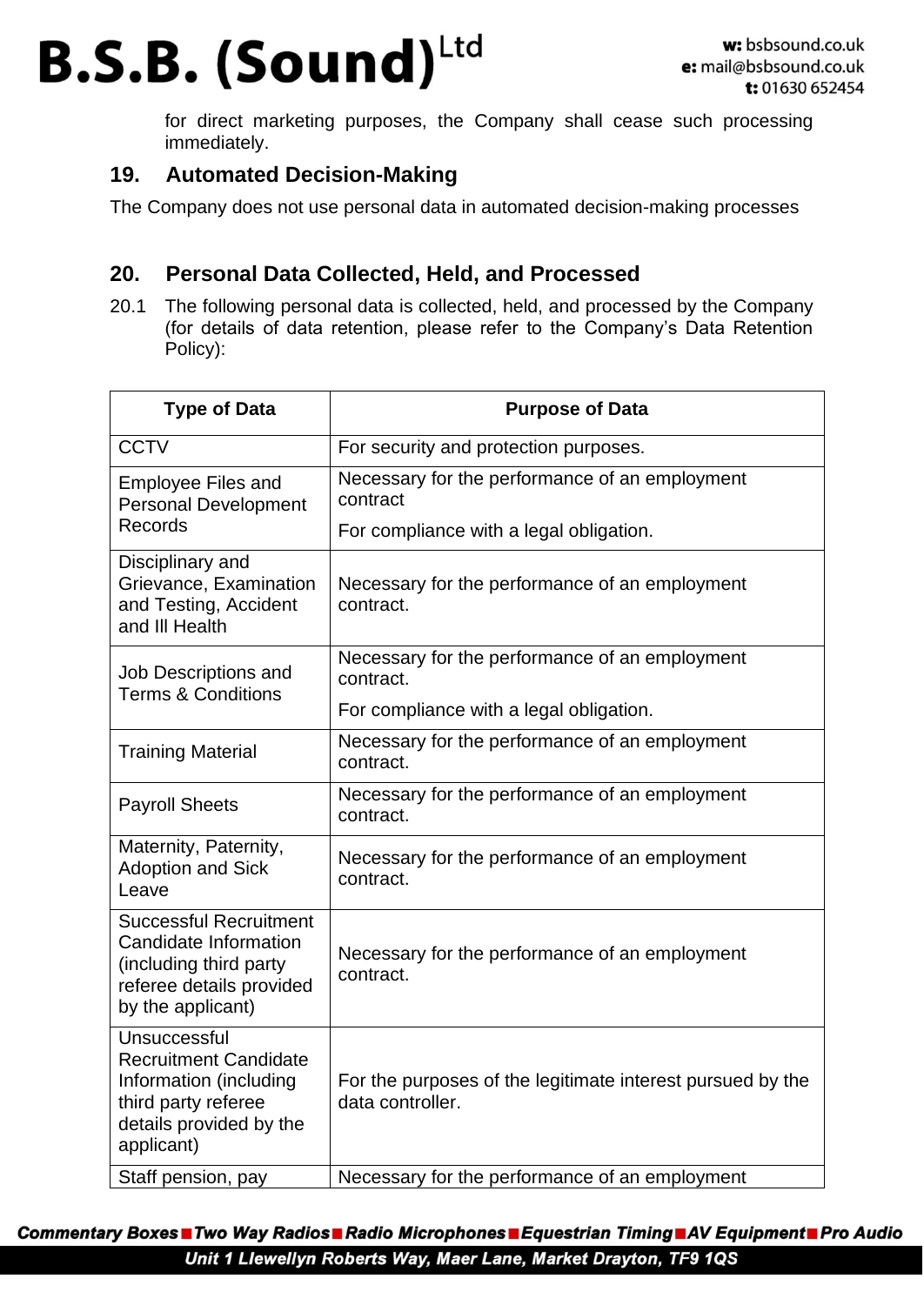| <b>Type of Data</b>                                                      | <b>Purpose of Data</b>                                      |
|--------------------------------------------------------------------------|-------------------------------------------------------------|
| history and termination<br>reasons                                       | contract.                                                   |
| <b>Health Surveillance</b>                                               | Necessary for the performance of an employment<br>contract. |
|                                                                          | For compliance with a legal obligation.                     |
| Third party emergency<br>contact details provided<br>by the staff member | Necessary for the performance of an employment<br>contract. |

#### **21. Data Security - Transferring Personal Data and Communications**

- 21.1 The Company shall ensure that the following measures are taken with respect to all communications and other transfers involving personal data:
	- (a) All emails containing personal data must be encrypted using third party professional encryption standards.
	- (b) All emails containing personal data must be marked "confidential";
	- (c) Personal data may be transmitted over secure networks only; transmission over unsecured networks is not permitted in any circumstances;
	- (d) Personal data may not be transmitted over a wireless network if there is a wired alternative that is reasonably practicable;
	- (e) Personal data contained in the body of an email, whether sent or received, should be copied from the body of that email and stored securely. The email itself should be deleted. All temporary files associated therewith should also be deleted securely.
	- (f) Where personal data is to be sent by facsimile transmission the recipient should be informed in advance of the transmission and should be waiting by the fax machine to receive the data;
	- (g) Where personal data is to be transferred in hardcopy form it should be passed directly to the recipient or sent using Royal Mail Signed for Delivery Service; and
	- (h) All personal data to be transferred physically, whether in hardcopy form or on removable electronic media shall be transferred in a suitable container marked "confidential".

#### **22. Data Security - Storage**

- 22.1 The Company shall ensure that the following measures are taken with respect to the storage of personal data:
	- (a) All electronic copies of personal data should be stored securely using passwords and using third party professional encryption standards.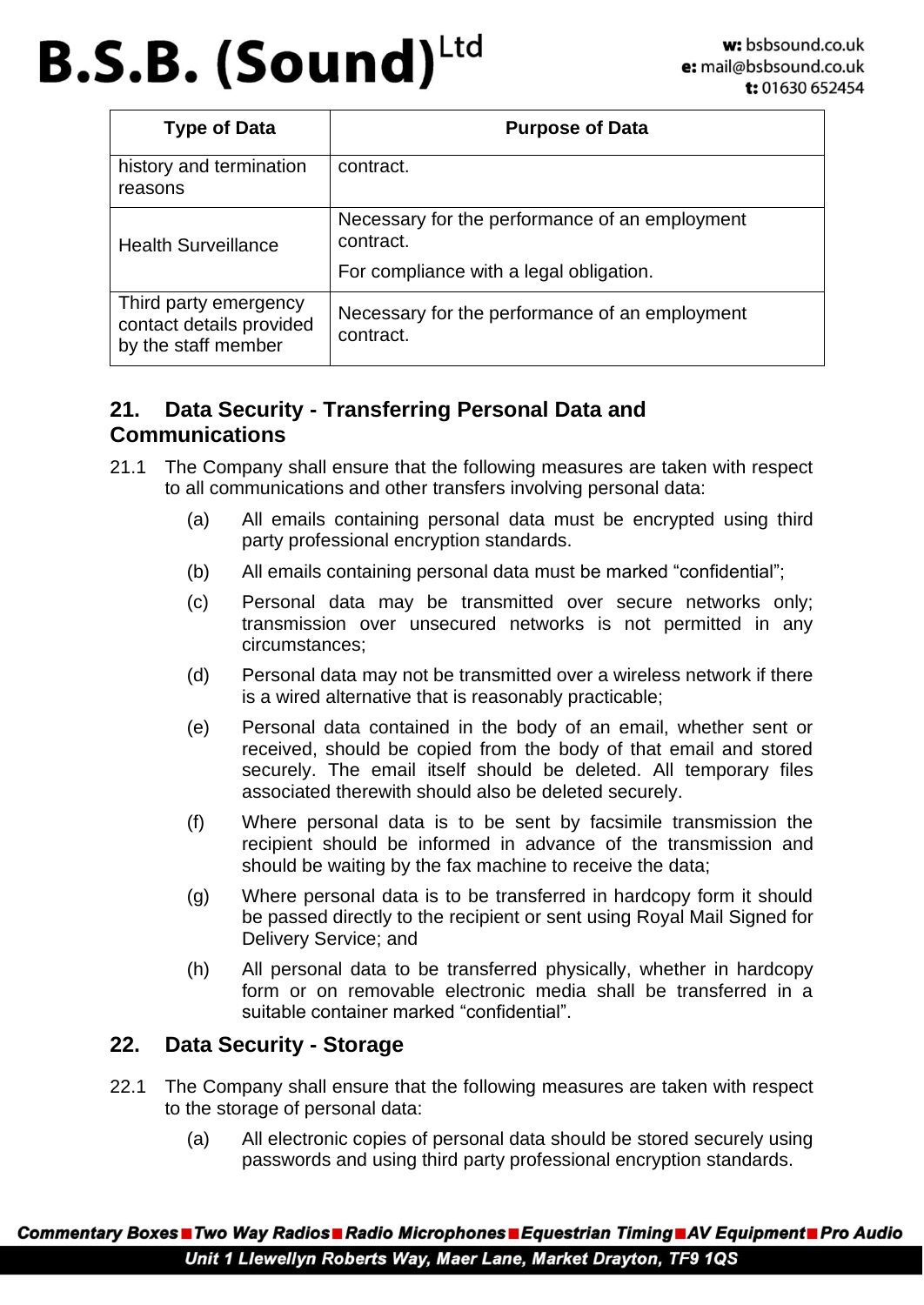- (b) All hardcopies of personal data, along with any electronic copies stored on physical, removable media should be stored securely in a locked box, drawer, cabinet, or similar;
- (c) All personal data stored electronically should be backed up weekly with backups stored offsite**.** All backups should be encrypted using third party professional encryption standards.
- (d) No personal data should be stored on any mobile device (including, but not limited to, laptops, tablets, and smartphones), whether such device belongs to the Company or otherwise without the formal written approval of the Companies Data Protection Contact and, in the event of such approval, strictly in accordance with all instructions and limitations described at the time the approval is given, and for no longer than is absolutely necessary; and
- (e) No personal data should be transferred to any device personally belonging to an employee and personal data may only be transferred to devices belonging to agents, contractors, or other parties working on behalf of the Company where the party in question has agreed to comply fully with the letter and spirit of this Policy and of the GDPR (which may include demonstrating to the Company that all suitable technical and organisational measures have been taken).

#### **23. Data Security - Disposal**

23.1 When any personal data is to be erased or otherwise disposed of for any reason (including where copies have been made and are no longer needed), it should be securely deleted and disposed of. For further information on the deletion and disposal of personal data, please refer to the Company's Data Retention Policy.

### **24. Data Security - Use of Personal Data**

- 24.1 The Company shall ensure that the following measures are taken with respect to the use of personal data:
	- (a) No personal data may be shared informally and if an employee, agent, sub-contractor, or other party working on behalf of the Company requires access to any personal data that they do not already have access to, such access should be formally requested from the Companies Data Protection Contact;
	- (b) No personal data may be transferred to any employees, agents, contractors, or other parties, whether such parties are working on behalf of the Company or not, without the authorisation of the Companies Data Protection Contact;
	- (c) Personal data must be handled with care at all times and should not be left unattended or on view to unauthorised employees, agents, sub-contractors, or other parties at any time;
	- (d) If personal data is being viewed on a computer screen and the computer in question is to be left unattended for any period of time,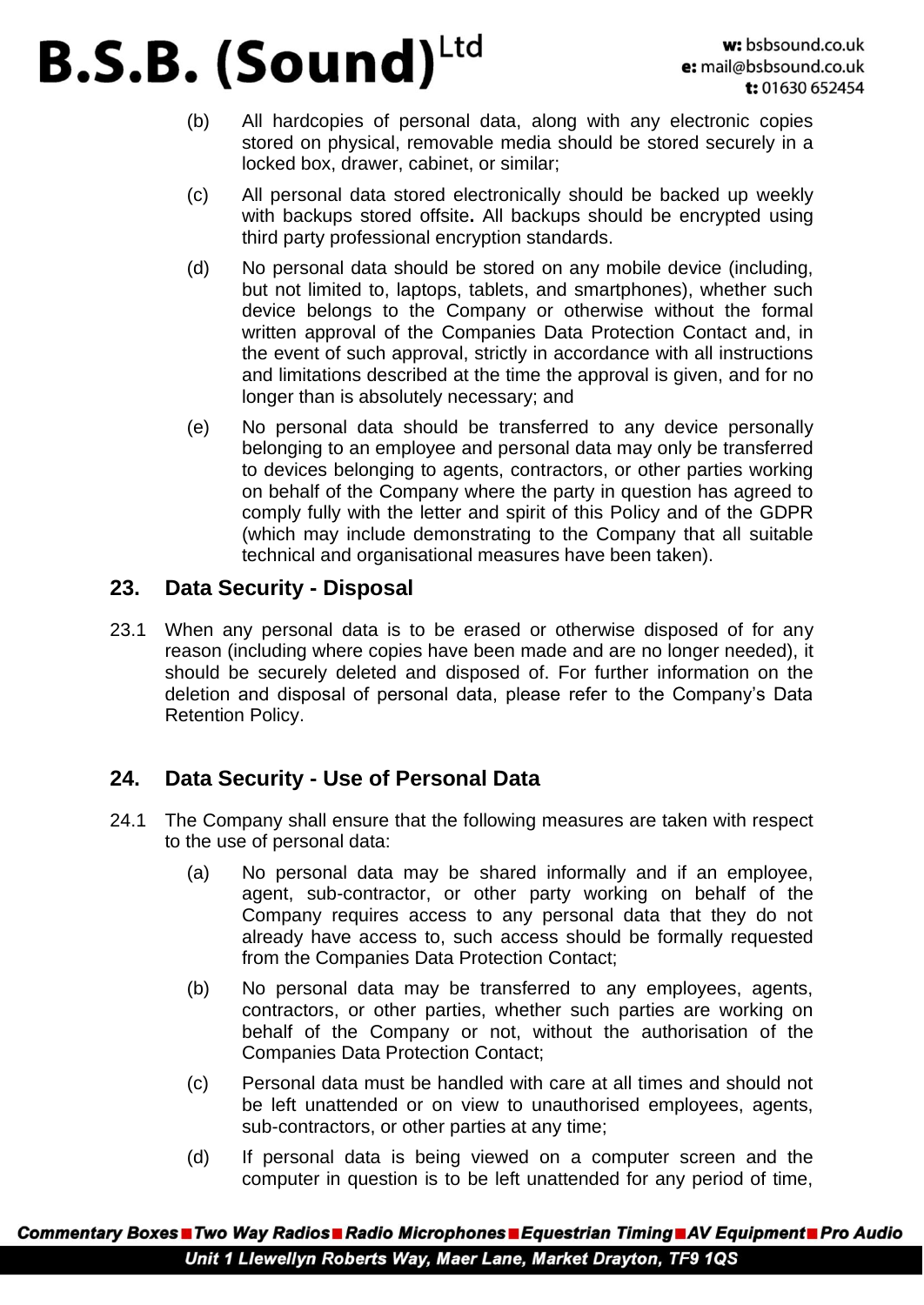the user must lock the computer and screen before leaving it; and

(e) Where personal data held by the Company is used for marketing purposes, it shall be the responsibility of the Data Protection Contact to ensure that the appropriate consent is obtained and that no data subjects have opted out, whether directly or via a third-party service such as the TPS.

#### **25. Data Security - IT Security**

- 25.1 The Company shall ensure that the following measures are taken with respect to IT and information security:
	- (a) All passwords used to protect personal data should be changed regularly and should not use words or phrases that can be easily guessed or otherwise compromised. All passwords must contain a combination of uppercase and lowercase letters, numbers, and symbols. All software used by the Company is designed to require such passwords.;
	- (b) Under no circumstances should any passwords be written down or shared between any employees, agents, contractors, or other parties working on behalf of the Company, irrespective of seniority or department. If a password is forgotten, it must be reset using the applicable method. IT staff do not have access to passwords;
	- (c) All software (including, but not limited to, applications and operating systems) shall be kept up-to-date. The Company's IT staff shall be responsible for installing any and all security-related updates as soon as reasonably and practically possible, unless there are valid technical reasons not to do so; and
	- (d) No software may be installed on any Company-owned computer or device without the prior approval of Jordan Ashley – Operations Manager.

#### **26. Organisational Measures**

- 26.1 The Company shall ensure that the following measures are taken with respect to the collection, holding, and processing of personal data:
	- (a) All employees, agents, contractors, or other parties working on behalf of the Company shall be made fully aware of both their individual responsibilities and the Company's responsibilities under the GDPR and under this Policy, and shall be provided with a copy of this Policy;
	- (b) Only employees, agents, sub-contractors, or other parties working on behalf of the Company that need access to, and use of, personal data in order to carry out their assigned duties correctly shall have access to personal data held by the Company;
	- (c) All employees, agents, contractors, or other parties working on behalf of the Company handling personal data will be appropriately trained to do so;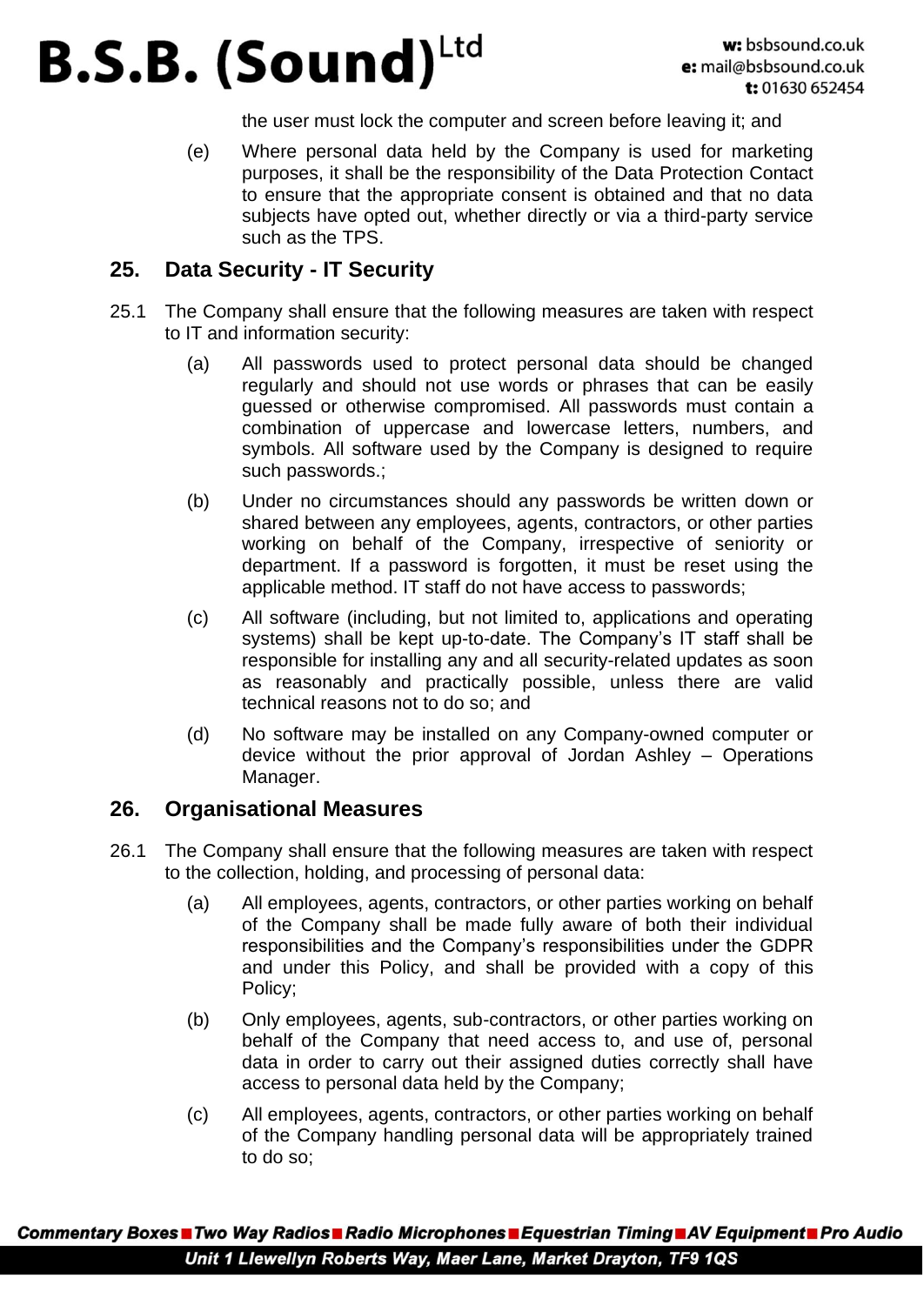- (d) All employees, agents, contractors, or other parties working on behalf of the Company handling personal data will be appropriately supervised;
- (e) All employees, agents, contractors, or other parties working on behalf of the Company handling personal data shall be required and encouraged to exercise care, caution, and discretion when discussing work-related matters that relate to personal data, whether in the workplace or otherwise;
- (f) Methods of collecting, holding, and processing personal data shall be regularly evaluated and reviewed;
- (g) All personal data held by the Company shall be reviewed periodically, as set out in the Company's Data Retention Policy;
- (h) The performance of those employees, agents, contractors, or other parties working on behalf of the Company handling personal data shall be regularly evaluated and reviewed;
- (i) All employees, agents, contractors, or other parties working on behalf of the Company handling personal data will be bound to do so in accordance with the principles of the GDPR and this Policy by contract;
- (j) All agents, contractors, or other parties working on behalf of the Company handling personal data must ensure that any and all of their employees who are involved in the processing of personal data are held to the same conditions as those relevant employees of the Company arising out of this Policy and the GDPR; and
- (k) Where any agent, contractor or other party working on behalf of the Company handling personal data fails in their obligations under this Policy that party shall indemnify and hold harmless the Company against any costs, liability, damages, loss, claims or proceedings which may arise out of that failure.

#### **27.1 Transferring Personal Data to a Country Outside the EEA**

- 27.2 The Company may from time to time transfer ('transfer' includes making available remotely) personal data to countries outside of the EEA.
- 27.2 The transfer of personal data to a country outside of the EEA shall take place only if one or more of the following applies:
	- (a) The transfer is to a country, territory, or one or more specific sectors in that country (or an international organisation), that the European Commission has determined ensures an adequate level of protection for personal data;
	- (b) The transfer is to a country (or international organisation) which provides appropriate safeguards in the form of a legally binding agreement between public authorities or bodies; binding corporate rules; standard data protection clauses adopted by the European Commission; compliance with an approved code of conduct approved by a supervisory authority (e.g. the Information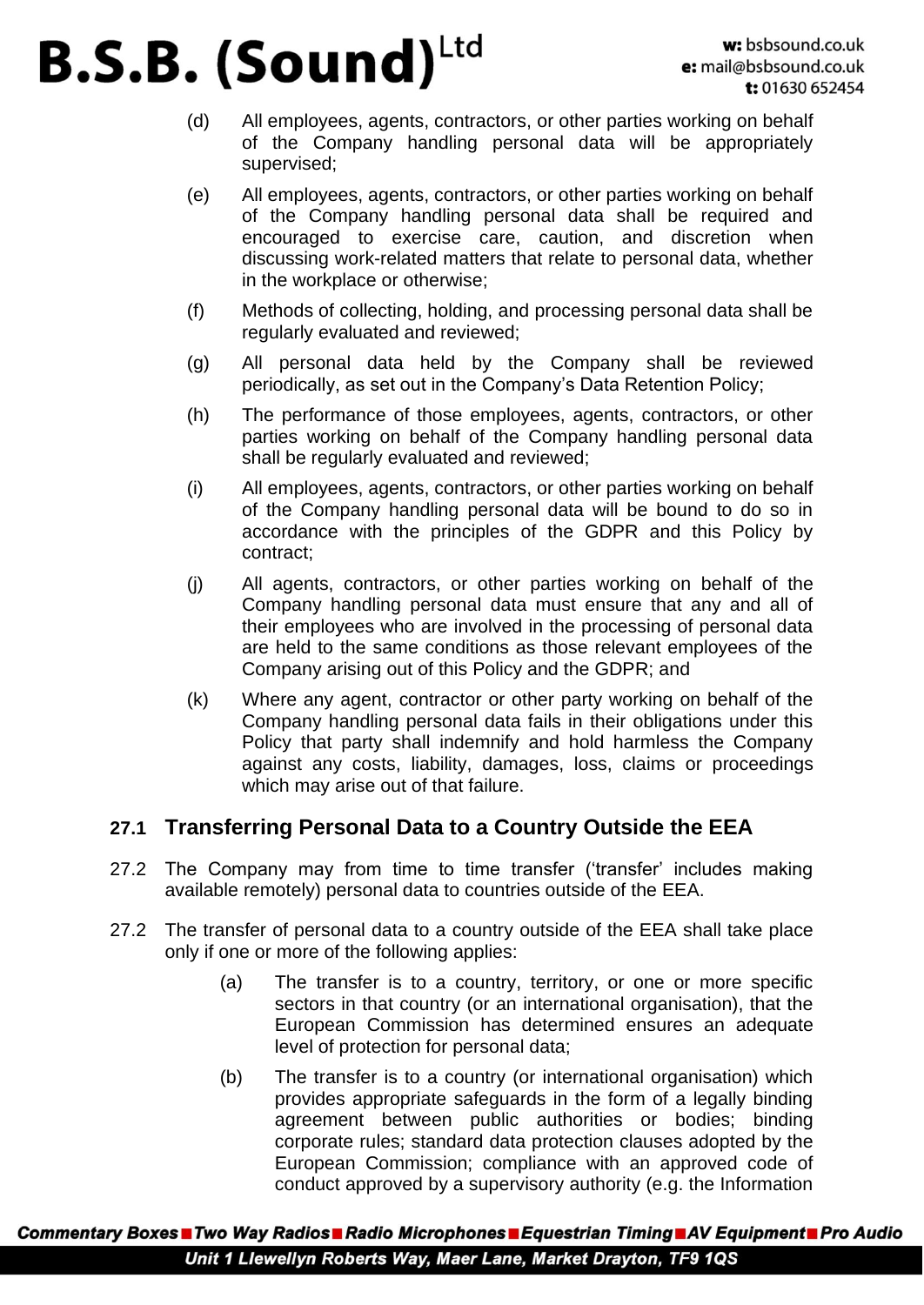Commissioner's Office); certification under an approved certification mechanism (as provided for in the GDPR); contractual clauses agreed and authorised by the competent supervisory authority; or provisions inserted into administrative arrangements between public authorities or bodies authorised by the competent supervisory authority;

- (c) The transfer is made with the informed consent of the relevant data subject(s);
- (d) The transfer is necessary for the performance of a contract between the data subject and the Company (or for precontractual steps taken at the request of the data subject);
- (e) The transfer is necessary for important public interest reasons;
- (f) The transfer is necessary for the conduct of legal claims;
- (g) The transfer is necessary to protect the vital interests of the data subject or other individuals where the data subject is physically or legally unable to give their consent; or
- (h) The transfer is made from a register that, under UK or EU law, is intended to provide information to the public and which is open for access by the public in general or otherwise to those who are able to show a legitimate interest in accessing the register.

#### **27. Data Breach Notification**

- 28.1 All personal data breaches must be reported immediately to the Company's Data Protection Contact.
- 28.2 If a personal data breach occurs and that breach is likely to result in a risk to the rights and freedoms of data subjects (e.g. financial loss, breach of confidentiality, discrimination, reputational damage, or other significant social or economic damage), the Data Protection Contact must ensure that the Information Commissioner's Office is informed of the breach without delay, and in any event, within 72 hours after having become aware of it.
- 28.3 In the event that a personal data breach is likely to result in a high risk (that is, a higher risk than that described under Part 29.2) to the rights and freedoms of data subjects, the Data Protection Contact must ensure that all affected data subjects are informed of the breach directly and without undue delay.
- 28.4 Data breach notifications shall include the following information:
	- (a) The categories and approximate number of data subjects concerned;
	- (b) The categories and approximate number of personal data records concerned;
	- (c) The name and contact details of the Company's data protection contact (or other contact point where more information can be obtained);
	- (d) The likely consequences of the breach;
	- (e) Details of the measures taken, or proposed to be taken, by the